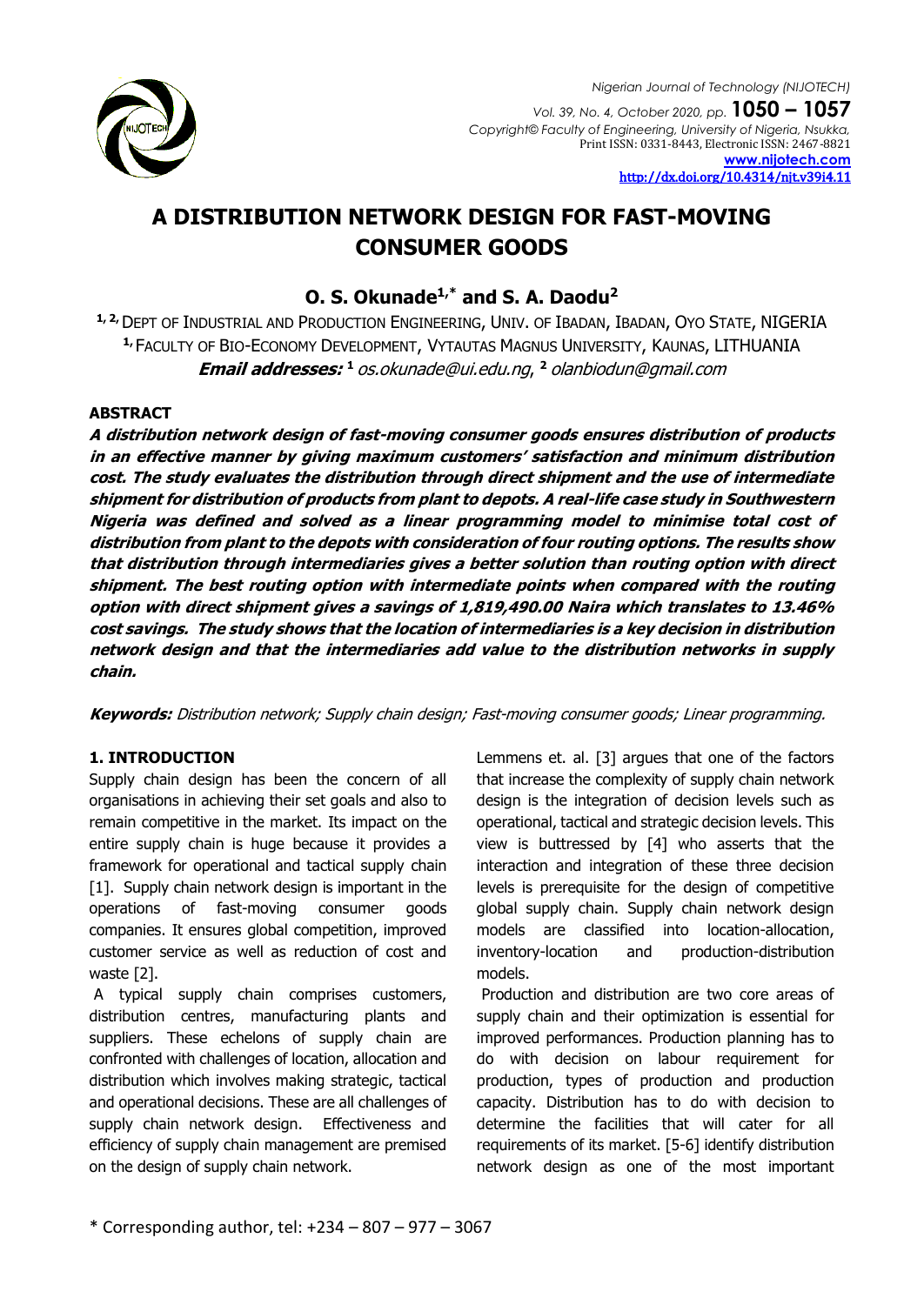problems in supply chain management. Distribution is the key driver in the overall profitability of an organisation because of its effect on customers' satisfaction and supply chain cost. It involves location of manufacturing plant, distribution centres and helps in getting the best strategy from distribution of products.

Distribution refers to the movement and storage of products between different stages and every pair of supply chain stage has a distribution network. Raw materials are shipped to manufacturers from the suppliers while finished goods are shipped from the manufacturer to the distribution centres and then to the customers [7]. Distribution network design in supply chain helps in determining the least cost in the distribution of products (which could be raw materials, semi-finished goods or finished goods) between echelon of supply chain such that demand at warehouses and capacity at the plants are satisfied. Chopra in [8] gives two key decisions of distribution network design as shipment of product directly to customers and flow of product through the intermediate location. Based on these key decisions, the author gave six classifications for distribution network design.

The study compares the two decisions of distribution network design to evaluate the shipment of fastmoving consumer goods from the manufacturing plant to the depots. This study evaluates direct shipment of products to the distribution centres and use of the intermediate shipment for distribution of products from plant to depots and to determine the best alternative based on its performance in terms of the cost. Also, literature establishes that the transportation cost of direct shipment and shipment with intermediate nodes is high [7-8]. This study will help in establishing which of the design alternative is better in terms of transportation cost. This paper is structured as follows: Review of literature is outlined in Section 2. Section 3 states the methodology deployed in the case investigation, its problem formulation and solution procedure. Section 4 gives the results of study and discusses it. The conclusion of the study is outlined in section 5.

### **2. LITERATURE REVIEW**

Fast-moving consumer goods (FMCGs) are products that are consumed within a short period and are quickly replaced. It has a large market because it is highly consumed on daily basis. FMCGs require an efficient supply chain to drive its distribution

operations thus ensuring minimised cost of distribution operations as well as maximised customers' satisfaction [9].

The effect of distribution process on supply chain cost and customer satisfaction is huge. This makes the distribution process a crucial decision for supply chain management. Therefore, optimum distribution network design helps organisations in minimisation of delivery cost and maximisation of customers satisfaction [10]. Distribution network design helps in determining simultaneously the best location for plant and distribution centre as well as the best distribution strategy to be employed [11-12].

Chopra in [8] provides a framework for evaluation of distribution network design in supply chain which considers factors that affect and influence choices of distribution, advantages and limitation of several choices of distribution. Distribution network design problem in supply chain is a strategic decision problem and several studies have addressed the problem.

Simulation of the physical and data flows in supply chain were modelled to maximise the efficiency of supply chain network. Software architecture was developed to model and simulate the flow of materials, data and decisions and the interconnections between them [13]. Complex network problem was studied as case studies by Ambrosino and Grazia-Scutellà [14] and mathematical programming was formulated for the identified problems.

Distribution network problem was formulated as mixed-integer programming and solved by heuristics based on Lagrangean relaxation [11]. The authors in [15] integrated inventory, transportation and facility location decision into distribution network design to minimise the expected total cost which includes the cost of inventory, transportation and facility set-up. Distribution networks behaviour was simulated by formulating a two-stage bi-level programming which was solved by hybrid metaheuristics [16].

Golmohammadi, et. al. [6] provide a unified model for distribution network design which defines the numbers, location and capacities of plant and distribution as decision variable and it simultaneously optimises the distribution of products from plants to distribution centres and from distribution centres to customers. The problem was formulated as mixedinteger programming and was solved as a two-phase heuristic.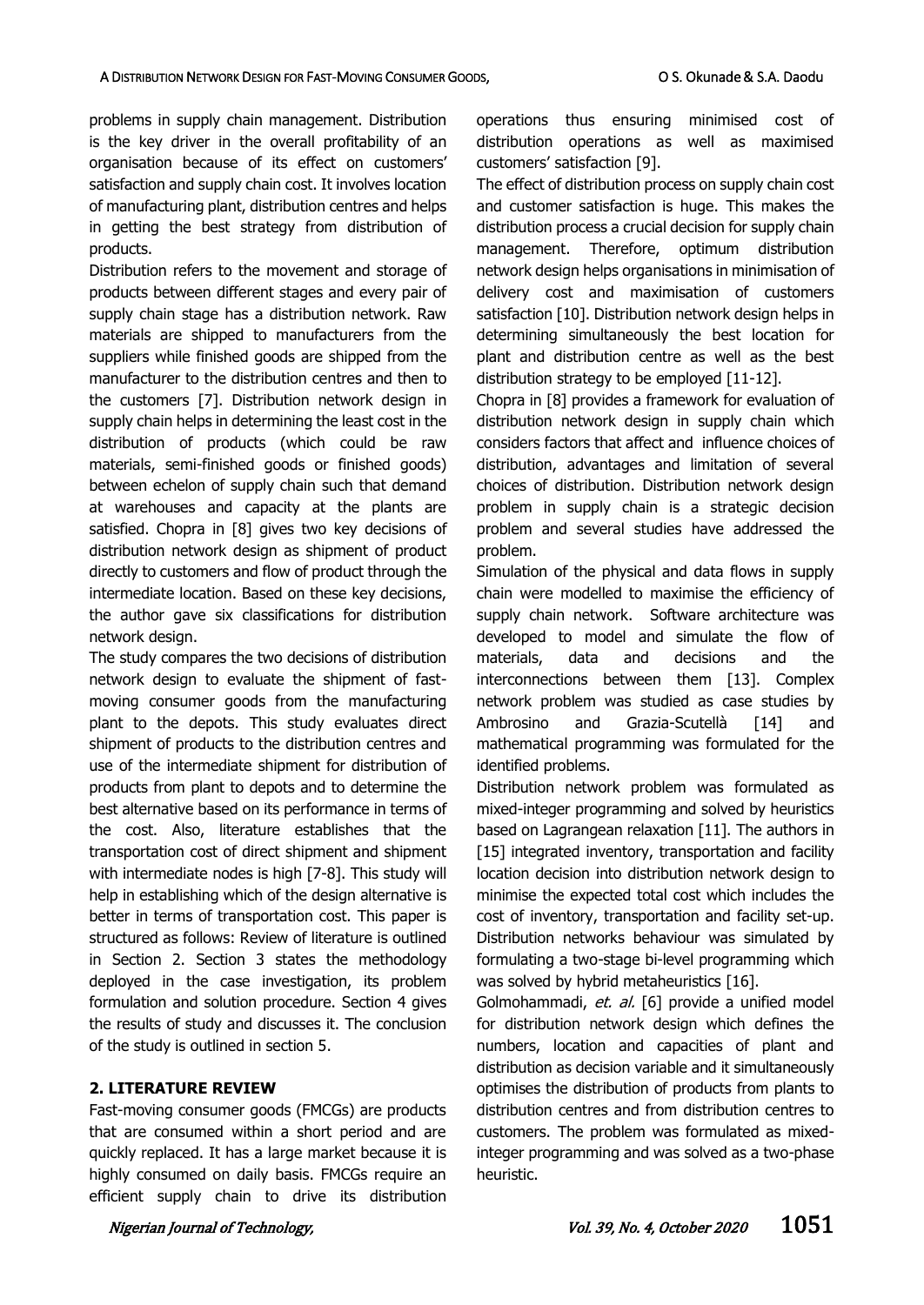A mixed-integer linear programming model was used to optimise the production and distribution network with consideration of financial and operational constraints [17]. Supply chain production and distribution models were reviewed by Mula, et.al.[18] who grouped the literature into supply chain structure, decision level, modelling approach, purpose, shared information, limitations, novelty and application.

The distribution network design of Agric-food supply chain and a case study of the distribution of chicken in one city in Algeria was considered by Boudahri, et. al. [19]. The study finds the centroid of set of retailers and the location and allocation of slaughterhouses such that the total cost of logistics is minimised while the transportation and slaughterhouses capacities constraints are satisfied. The problem was formulated as capacitated centred clustering and locationallocation problems.

Two-stage location-routing-inventory problem with time windows was proposed for food distribution network. The food distribution network problem is formulated as a mixed-integer programming model and hybrid heuristics is proposed as a solution approach[20].

Relief distribution problem was formulated as multiobjective mixed integer nonlinear programming for maximising the lowest perceived satisfaction of victims and minimising the largest deviation of perceived satisfaction of victims which alleviates the suffering of the victims. Genetic algorithm was used to solve the relief distribution problem[21].

Multi product distribution network was modelled as mixed-integer programming. It was defined and solved as pharmaceutical distribution network problem [12]. Multi-product, multi-echelon problem which considers of operation of cross-docking was formulated as a mixed-integer programming model and simulated annealing, a practical and robust method was used to solve it [22].

Kumar, et. al. [23] quantifies the trade-off in inventory cost minimisation and customer satisfaction maximisation and assessment of supply chain performance metrics. The authors provided dynamic decision support which enables the effectiveness of supply design and 3-stage analytical approach was used for multi-echelon distribution networks. The authors in [24] assess the feasibility of integrating operations of three echelon of supply chain using decision tree and simulation approach.

Distribution network of multi-commodity incorporates customers' demands that are price sensitive. This problem was modelled as mixed-integer nonlinear programming and solved by Lagrangian relaxation algorithm [25]. The design of two-echelon distribution network with uncertainty in customers' demand was considered by [26] and the authors presented a detailed method to solve the stochastic multi-period two-echelon distribution network design problem.

A multichannel distribution supply chain network model was proposed for omnichannel distribution environment which on comparison with traditional supply chain network achieves savings in cost, provides better customer services and it is sustainable [27].

The study develops supply chain distribution network design model which incorporate decision-makers' imprecise goal aspiration levels and uncertainty in demand through a fuzzy goal programming approach.[28]. Other studies also use fuzzy programming approach for distribution network in supply chain[29–34].

It can be seen that mixed-integer programming was used in most of these studies while others differ in the formulation approach by using fuzzy programming in addressing the imprecise nature of demand. One of the key challenges of supply network design, as identified by [1], is the decision on using direct distribution, an intermediate distribution or a hybrid of the two. This study formulates the distribution network design as a linear programming model for evaluation of intermediaries and direct shipment alternatives

## **3. METHODOLOGY**

This section presents the case investigated, the theoretical framework for the formulation of case study and solution procedure.

## **3.1 Case study and Data collection**

A fast-moving consumer goods (FMCGs) company in South-Western Nigeria was visited and interview of stakeholders of the operations of the FMCG products from plant to the distribution centres called depots were carried out. The FMCGs company is into production and distribution of beverages. It has 5 products in polyethylene terephthalate (PET) and glass bottles available in 35cl, 50cl and 1 litre. The plant has been in operation for close to four decades. The plant distributes its products to nine depots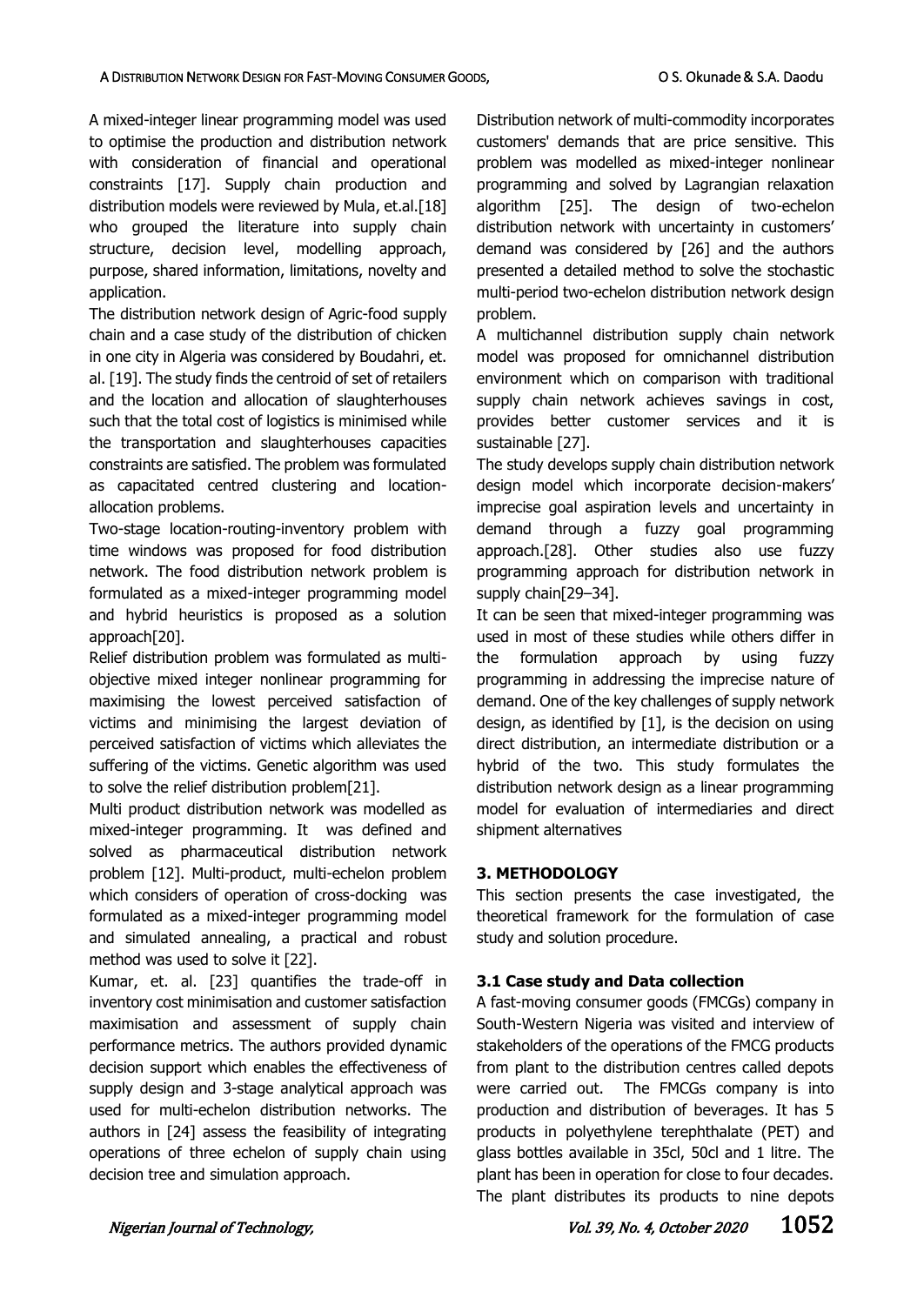#### A DISTRIBUTION NETWORK DESIGN FOR FAST-MOVING CONSUMER GOODS, **O S. Okunade & S.A. Daodu**

across some areas in Southwestern Nigeria. The company distributes the products directly to various depots without transshipment points. The products are manufactured in the plant based on demand from the depots. The products are shipped by vehicle to meet the requirement at the depots. This study evaluates the alternative of shipping through intermediaries and compares it with direct shipment to all depots.

Data were collected through historical records and interview of staff, the average monthly demand for each depot was obtained, the total cost of transporting products to each depot was determined based on the actual distance of each depot to the plant and the cost of fuel per litre for covering the respective distances to each depot per truck. Table 1 gives the location and distance in kilometres (km) of respective depots from the plant. The locations are represented with alphabets. The cost of diesel per litre is 225 Naira. Other data are summarized in Tables 2 and 3.

#### **3.2 Case study problem formulation**

Introduction of intermediaries defines the distribution network design as a transshipment problem which is a generalization of transportation problem that allows distribution of goods moves through the intermediate nodes before reaching the final destination and also, transshipment is a special case of minimum cost flow problem. The problem formulation is based on the assumption of traditional transportation problem and formulated as linear programming and the notation used in defining the mathematical model is stated as follows:

I: set of plants  $i \in I$  for  $i = 1, 2, \ldots, r$ 

J: set of intermediate points  $j \in J$  for  $j = 1, 2, \ldots, s$ 

K: set of depots  $k \in K$  for  $k = 1, 2, ..., t$ 

Ai: quantity of product available for shipment in plant i

 $B_k$ : quantity demanded at depot  $k$ 

D<sub>i</sub>: capacity of intermediate point j

 $c_{ij}$ : cost of shipping unit of product from plant i to intermediate point j

 $c_{jk}$ : cost of shipping unit of product from intermediate point j to depot k

The decision variables are:

 $x_{ij}$ : amount of product shipped from plant i to intermediate point j

 $x_{jk}$ : amount of product from shipped from intermediate point j to depot k

The Objective function is defined as follows:

The total cost of shipping from plant i to all intermediate points is given as:

$$
C(s, x_{ij}) = \sum_{j=1}^{s} c_{ij} \tag{1}
$$

The total cost of shipping from intermediate point j to all depots is expressed as:

$$
C(t, x_{jk}) = \sum_{k=1}^{t} c_{jk}
$$
 (2)

The total cost of shipping from all plants to all depots is given as:

$$
Z = \sum_{i=1}^{r} \sum_{j=1}^{s} c_{ij} x_{ij} + \sum_{j=1}^{s} \sum_{k=1}^{t} c_{jk} x_{jk}
$$
(3)

The constraints are defined as follows:

$$
\sum_{i=1}^{r} x_{ij} - \sum_{k=1}^{t} x_{jk} = 0
$$
 (4)

$$
\sum_{j=1}^{s} x_{ij} \le A_i
$$
 (5)

$$
\sum_{j=1}^{s} x_{jk} = B_k \tag{6}
$$

$$
x_{ij} \ge 0 \tag{7}
$$

$$
x_{jk} \ge 0 \tag{8}
$$

The mathematical model for distribution network design of FMCGs is:

Minimise  $Z = \sum_{i=1}^{r} \sum_{j=1}^{s} c_{ij} x_{ij} + \sum_{j=1}^{s} \sum_{k=1}^{t} c_{jk} x_{jk}$ Subject to:  $\sum_{i=1}^{r} x_{ij} - \sum_{k=1}^{t} x_{jk} = 0$  $\sum_{j=1}^{s} x_{ij} \leq A_i$  $\sum_{j=1}^s x_{jk} = B_k$ 

> $x_{ij} \geq 0$  $x_{ik} \geq 0$

The objective function is to minimise the total cost of shipping from plant to the depots. (4) implies that the quantity of products delivered to each intermediate point is equal to the quantity of products shipped from that intermediate points to the depots. The supply and demand constraints are (5) and (6) respectively while (7) and (8) give the non-negativity constraints.

### **3.3 Problem solution procedures**

The distribution network design problem for FMCGs is solved by the procedure as adapted from the traditional transportation problem: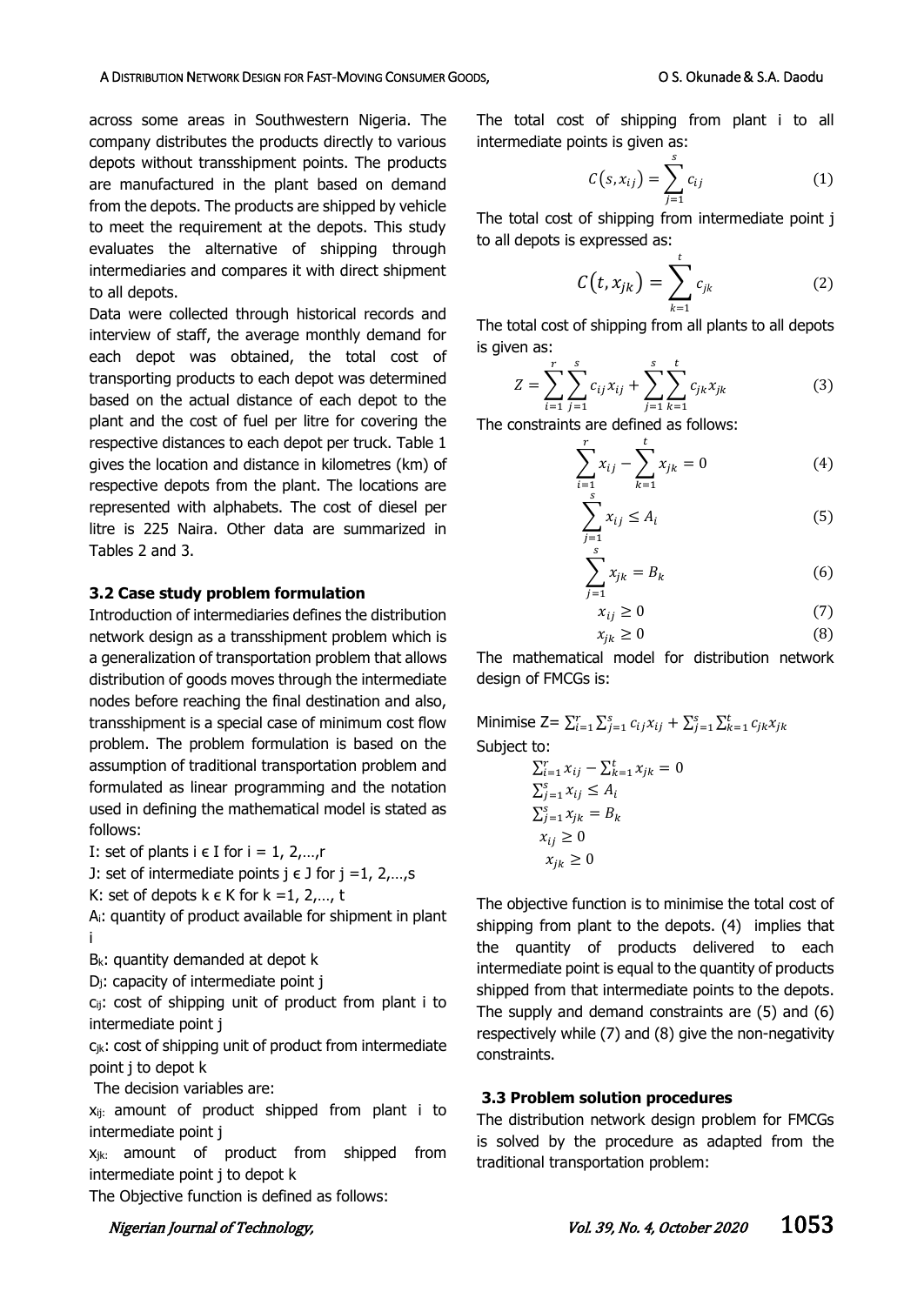- Identify the supply, transshipment and demand points.
- Determine the value of all problem parameters.
- Set-up the transshipment matrix or a network diagram for the problem.
- Formulate the linear programming model for the matrix or network diagram.
- Solve the cost minimizing distribution network design problem for FMCGs as linear programming problem.

## **4. RESULTS AND DISCUSSION**

The following routing options were considered for distribution network design problem of FMCGs. The first routing option ship directly from plant to all depots while other routing options consider a minimum of three intermediate points.

The locations of intermediates points are based on the closeness to the plant as well as other demand points. The study does not exhaust all alternatives with respect to the selection criterion. Each routing option has intermediate points that have enough capacity to store product which will be conveyed to the destination points. Figures 1 to 4 gives the network diagram of the routing options. LINGO was used to solve the distribution network design problem of FMCGs.

|           |                                            | , , , , , , |              |  |  |
|-----------|--------------------------------------------|-------------|--------------|--|--|
| <b>SN</b> | Location and Distance of Depots from Plant |             |              |  |  |
|           | Node                                       | Location    | Distance(km) |  |  |
| 1         |                                            | А           |              |  |  |
| 2         | 2                                          | В           | 152          |  |  |
| 3         | 3                                          | C           | 151          |  |  |
| 4         | 4                                          | D           | 134          |  |  |
| 5         | 5                                          | E           | 122          |  |  |
| 6         | 6                                          | F           | 110          |  |  |
| 7         |                                            | G           | 85           |  |  |
| 8         | 8                                          | Н           | 123          |  |  |
| 9         | 9                                          |             | 86           |  |  |
| 10        | 10                                         |             | 103          |  |  |

Table 1: Location and Distances of Depots from Plant

Table 2: Transportation Cost and Demand of Depots Relative to Plant

| Nod<br>е | Locatio<br>n | Transportatio<br>$n \cos(t)$ | Unit<br>Transportatio<br>n cost(N) | Deman<br>d |  |
|----------|--------------|------------------------------|------------------------------------|------------|--|
| 1        | А            |                              |                                    |            |  |
| 2        | B            | 6200                         | 62                                 | 24430      |  |
| 3        | С            | 6200                         | 62                                 | 42250      |  |
| 4        | D            | 5500                         | 55                                 | 39075      |  |
| 5        | Е            | 5000                         | 50                                 | 45738      |  |
| 6        | F            | 4500                         | 45                                 | 25973      |  |
| 7        | G            | 3500                         | 35                                 | 65007      |  |
| 8        | Н            | 5000                         | 50                                 | 18697      |  |
| 9        |              | 3500                         | 35                                 | 16253      |  |
| 10       |              | 4200                         | 42                                 | 11093      |  |

|    |   |   |    |          |    |    | o  |    |    |    | 10 |
|----|---|---|----|----------|----|----|----|----|----|----|----|
|    |   | n | B  | ⌒<br>֊   | D  |    | ┍  | G  | Н  |    |    |
|    | n |   | 62 | 62       | 55 | 50 | 45 | 35 | 50 | 35 |    |
|    | G |   |    | 105      |    | 47 | 50 |    |    | 43 |    |
| 8  |   |   |    | つつ<br>رے | 22 |    |    |    |    |    |    |
| 9  |   |   |    | 60       |    |    |    |    | 35 |    | 25 |
| 10 |   |   | 30 |          | 34 |    |    |    |    |    |    |

Table 3: Relative costs of transportation between intermediate locations to the destinations



Fig.1: Network diagram of routing option 1



Fig.2: Network diagram of routing option 2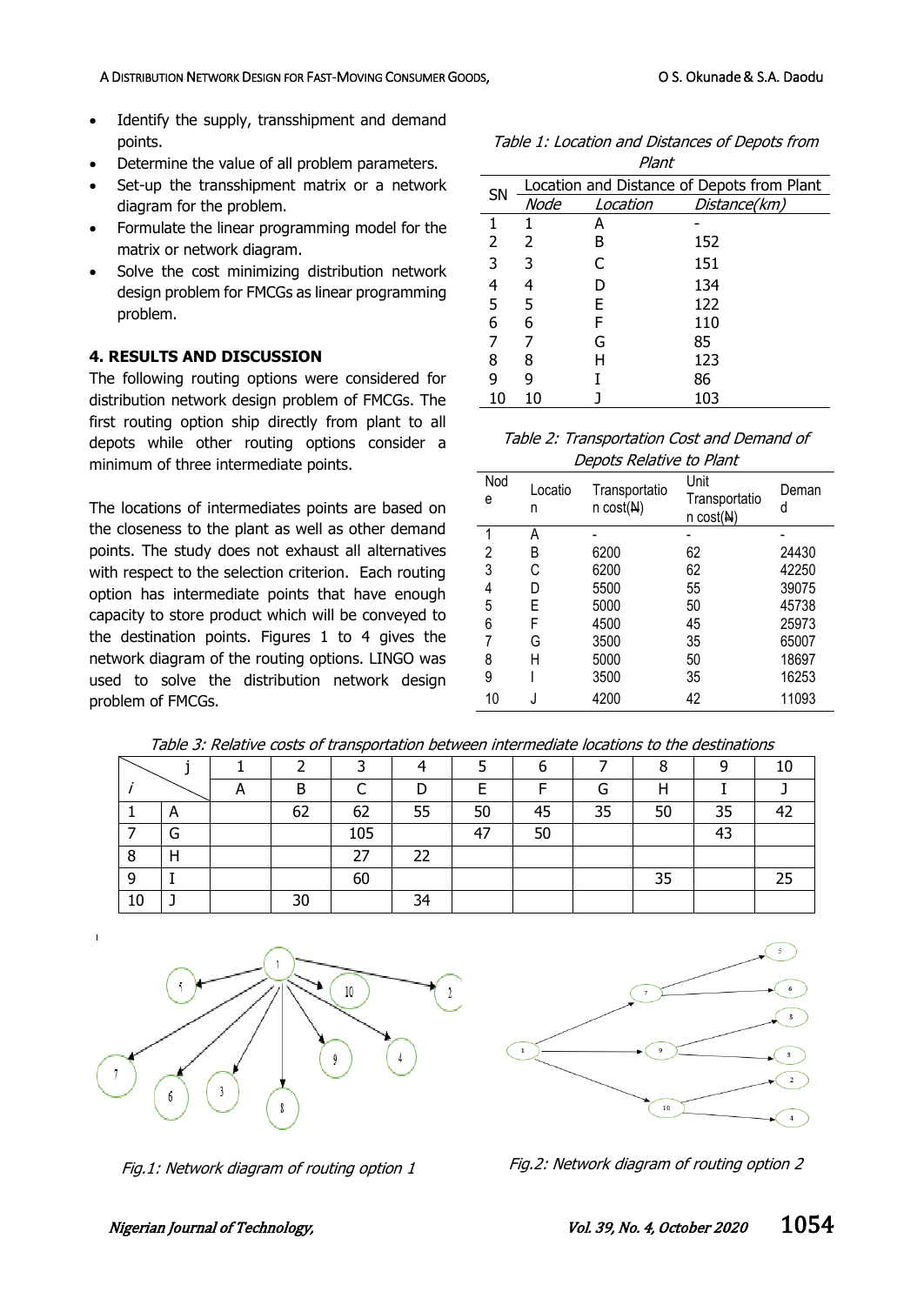

Fig. 3: Network diagram of routing option 3



Fig. 4: Network diagram of routing option 4



Fig. 5: Chart showing the total cost of shipping for defined routing option

The total cost of distribution for routing options 1, 2, 3, and 4 are  $\frac{13}{517}$ , 920.00,  $\frac{11}{51}$  12, 230, 680.00,  $\frac{11}{51}$ 11,698,430.00 and N 12,381.050.00 respectively. It was observed from the result that routing option 1 which involves direct shipment to the depots has a total of  $1.352 \times 10^7$  Naira. Routing option 2 has three intermediates points at depot G, I and J which distribute to depots B, C, D, E, F, and H as depicted in Figure 2 gives a total of  $1.223 \times 10^7$  Naira. The total transportation cost of routing option 4 which has direct shipment to depot I and three intermediate points at depots G, H, and J shipping products to the

rest depot as shown in Figure 4 is  $1.238 \times 10^7$  Naira. Routing option 3 has three intermediate points G, I, and J which distributes products to B, C, D, E, F, and H as illustrated in Figure 3 gives the best solution with a total cost of  $1.169 \times 10^7$  Naira.

It can be seen that routing option 2, 3, and 4 which has intermediate points gives a lower cost compared to routing option 1. Distribution network design with the incorporation of intermediate points gives a better result as compared with the direct shipment for the routing options considered as shown in Figure 5. Also, the best routing option when compared to the existing distribution network approach which is directly shipped products to all depots gives a savings of 1,819,490.00 Naira which translates to 13.46% cost savings. Routing option 2, 3 and 4 consider the distribution of products through intermediate points and the differences in their results suggest that location decision is of prime importance in supply chain distribution network design. The results suggest that introduction of intermediate points can provide a cost saving for a logistic system of fast-moving consumer goods. The introduction of intermediate point offers several decision alternatives for accommodation of changes in the shipment of goods in conformity with the global and modern practices. It can also help in enhancing flow of goods in case of emergencies and peak seasons.

#### **5. CONCLUSION**

The study addresses the distribution network design problem of fast-moving consumer goods with one central manufacturing plant and multi-distribution centres. The study proposes evaluation of distribution network design with the incorporation of intermediaries and direct shipment distribution network design. The problem was modelled and solved as a linear programming model by minimising the total cost of distributing the product. LINGO was used in solving the distribution network design problem of FMCGs. The study shows that distribution network design with intermediaries gives a better result than that of direct shipment. Also, the location(s) of the intermediate point(s) is critical in that it ensures the total cost of distribution is minimised. These results support the assertion of Chopra [8] that intermediaries such as transshipment points add value to distribution network in supply chain.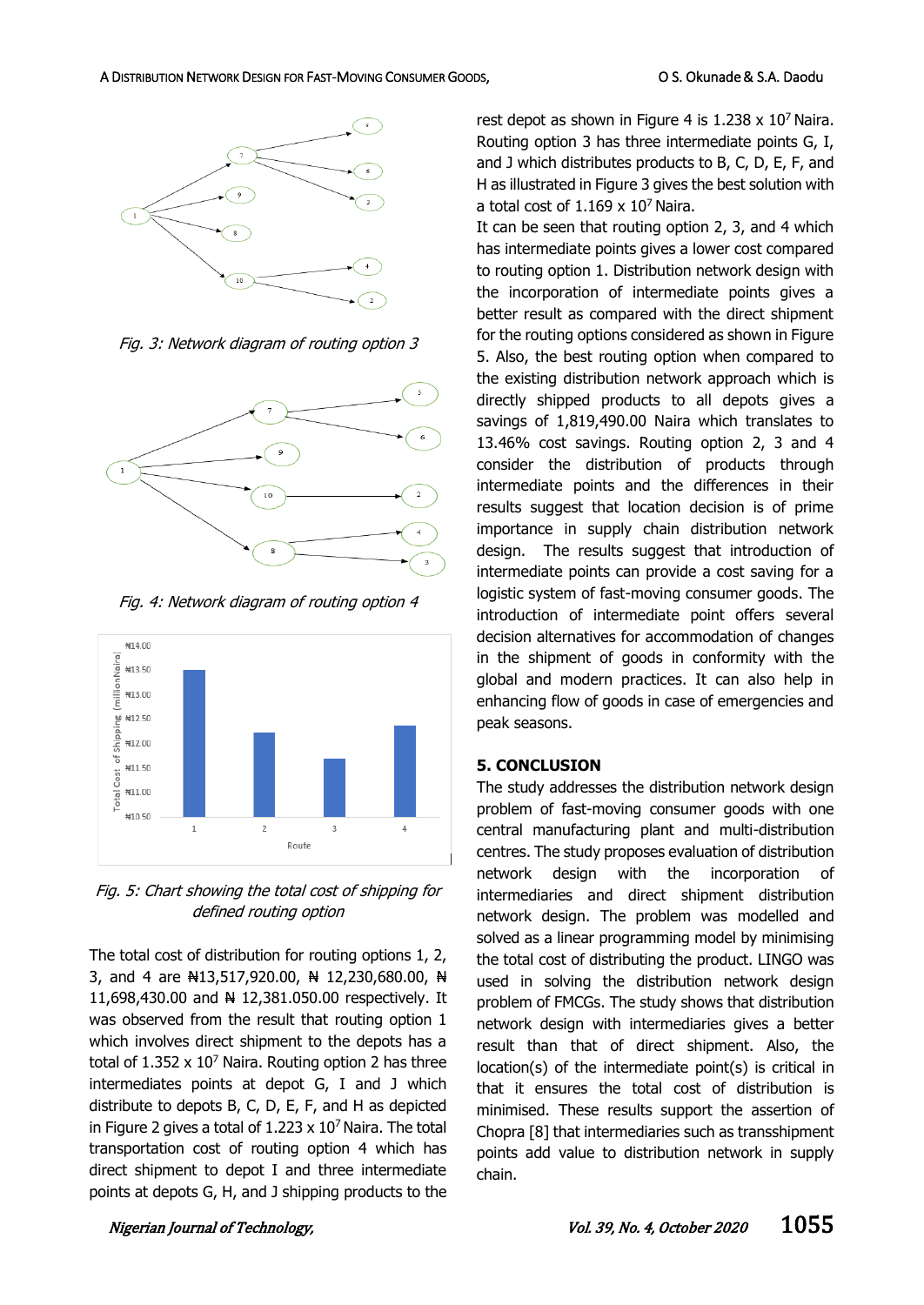## **6. ACKNOWLEDGEMENT**

Vytautas Magnus University, Kaunas, Lithuania is acknowledged for the library resources used for this article.

## **7. CORRESPONDENCE**

All correspondence should be sent to O.S Okunade, Department of Industrial and Production Engineering, University of Ibadan, Nigeria, e-mail: [os.okunade@ui.edu.ng.](mailto:os.okunade@ui.edu.ng)

## **8. REFERENCES**

- [1] Sabri, E. H., and Salim, N. S. Lean and agile value chain management: a guide to the next level of improvement, J. Ross Publishing, Florida, 2010.
- [2] Ogunlela, G.O. "Integrated Supply Chain Management in the Fast-Moving Consumer Goods Manufacturing Industry: A Review." Journal of Economics and Behavioral Studies, Vol.10, Number 4 (J), 2018, pp 213-220.
- [3] Lemmens, S., Decouttere, C., Vandaele, N. and Bernuzzi, M. "Integrated Supply Chain Network Design Models for Vaccines: A Literature Review", Faculty of Economics and Business Research Report KBI\_1414. 2014
- [4] Schmidt, G. and Wilhelm, W.E. "Strategic, tactical and operational decisions in multi-national logistics networks: A review and discussion of modelling issues", International Journal of Production Research, Vol.38, Number 7, 2000, pp 1501–1523.
- [5] Fahimnia, B., Farahani, R.Z., Marian, R. and Luong, L."A review and critique on integrated production-distribution planning models and techniques. Journal of Manufacturing Sysem, Vol.32, Number 1, 2013, pp 1–19.
- [6] Golmohammadi V, Afshari H, Hasanzadeh A and Rahimi M. "A heuristic approach for designing a distribution network in a supply chain system", African Journal of Business Management, Vol.4, Number 3, 2010, pp 308–311.
- [7] Chopra, S. and Meindl, P. Supply Chain Management: Strategy, Planning and Operations, 3rd Edition, Pearson Prentice Hall, Upper Saddle River, NewJersey, 2007
- [8] Chopra, S."Designing the distribution network in a supply chain". Transportation Research Part E Logistics and Transportation Review, Vol.39, Number 2, 2003, pp123–140.
- [9] Leahy, R. "Relationships in fast-moving consumer goods markets", European Journal of Marketing Vol. 4, 2011, pp 651-672.
- [10] Ceyhun, G.C."An Assessment for Classification of Distribution Network Design", in: Handbook of Research on the Applications of International Transportation and Logistics for World Trade. IGI Global; 2020
- [11] Amiri, A. "Designing a distribution network in a supply chain system: Formulation and efficient solution procedure", European Journal of Operational Research,Vol. 171, Number 2, 2006, pp 567–576.
- [12] Rabbani, M., Tavakkoli-Moghaddam,R. and Parsa, H. "A new mathematical model for a distribution network problem in a multi-product supply chain system: A real-case study", International Journal of Manufacturing Technology and Management, Vol. 15, Number 1, 2008, pp1–11.
- [13] Godding, G.W.Sarjoughian, H.S. and Kempf, K.G. " Supply chain and distribution network: semiconductor supply network simulation", 35th Conference onWinter Simulation driving innovation, December 7, 2003.
- [14] Ambrosino,D. and Grazia Scutellà, M. "Distribution network design: New problems and related models", European Journal of Operational Research, Vol.165, Number 3,2005, pp 610–624.
- [15] Shu, J.and Sun, J. "Designing the distribution network for an integrated supply chain", Journal of Industrial and Management Optimization, Vol. 2, Number 3, 2006, pp 339-349.
- [16] Hajiaghaei-Keshteli, M. and Fathollahi-Fard, A. M. "A set of efficient heuristics and metaheuristics to solve a two-stage stochastic bi-level decision-making model for the distribution network problem", Computer & Industrial Engineering, Vol. 123, 2018, pp 378– 395.
- [17] Tsiakis, P. and Papageorgiou, L.G." Optimal production allocation and distribution supply chain networks", International Journal of Production Economics, Vol. 111, Number 2, 2008, pp 468–483.
- [18] Mula, J., Peidro, D., Díaz-Madroñero, M. and Vicens, E."Mathematical programming models for supply chain production and transport planning", European Journal of Operational Ressearch, Vol. 204, Number 3, 2010, pp377-390.